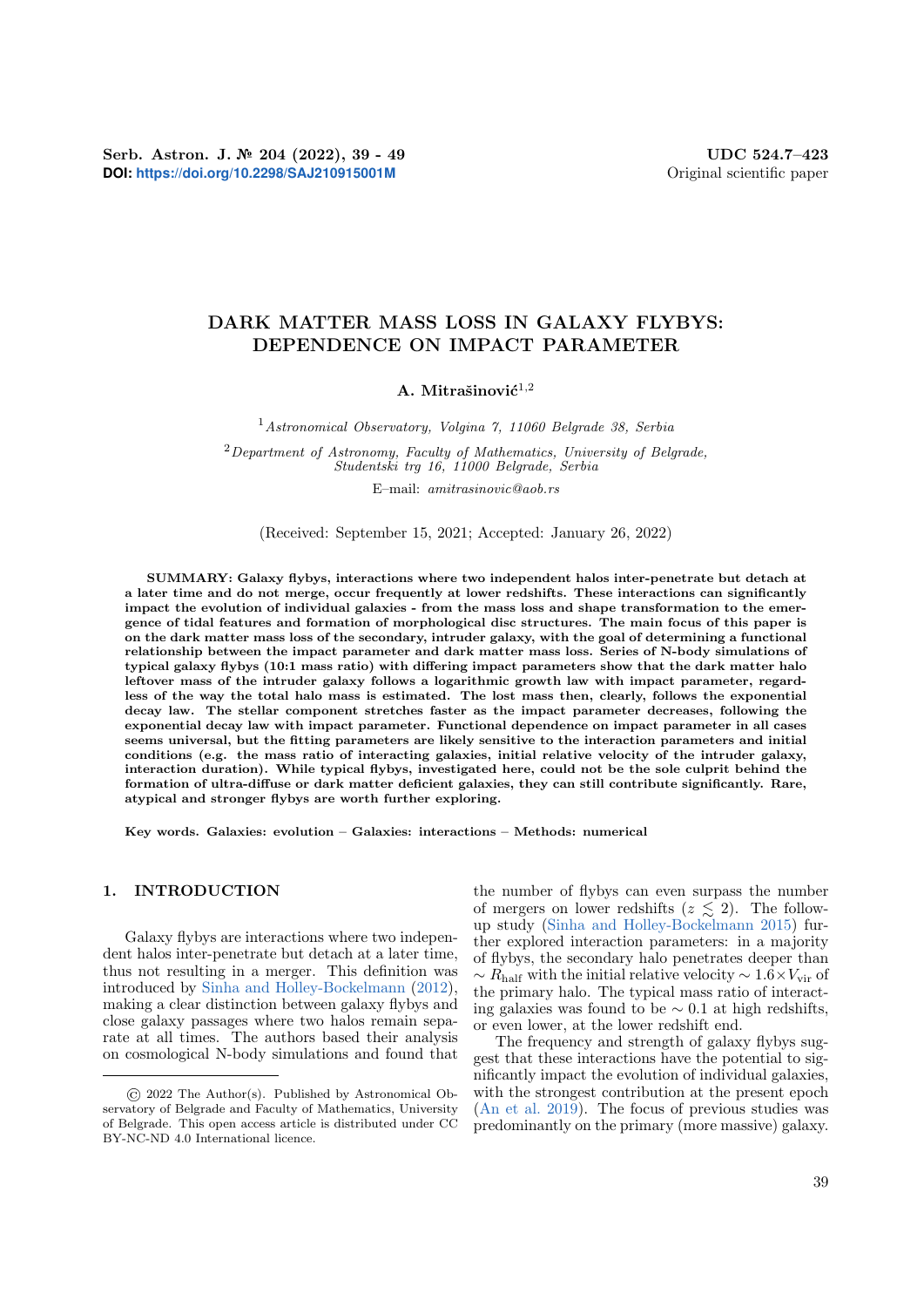It was established that flybys can trigger or speed up bar formation [\(Lang et al.](#page-9-2) [2014,](#page-9-2) [Lokas](#page-9-3) [2018\)](#page-9-3), create warps at the edges of the galactic disk, both gaseous and stellar [\(Kim et al.](#page-8-1) [2014\)](#page-8-1) or, in general, reproduce diverse morphology of observed galaxies with differing interaction parameters [\(Pettitt and Wads](#page-9-4)[ley](#page-9-4) [2018\)](#page-9-4).

However, effects on the secondary, intruder galaxy are equally (if not more) important, given the fact that the majority of morphological disturbances seen in dwarf galaxies  $(M_{\star} < 10^{9} M_{\odot})$  are primarily the result of interactions like these that do not end in a merger [\(Martin et al.](#page-9-5) [2021\)](#page-9-5). This is particularly noticeable in galaxy clusters. [Tormen et al.](#page-9-6) [\(1998\)](#page-9-6) reported that very close, penetrating encounters between satellites within the cluster are frequent, with almost 60% of satellites experiencing at least one such event before losing 80% of their initial mass. They noted that mass loss, which follows these interactions, is comparable to the one caused by global tides. Thus, interactions within galaxy clusters can contribute to the dynamical evolution of individual galaxies as equally as the global, collective effects of the cluster itself. [Gnedin](#page-8-2) [\(2003\)](#page-8-2) confirmed this by finding that peaks of the tidal force do not always correspond to the closest approach to the cluster centre but, instead, to the local density structures (e.g. massive galaxies or the unvirialized remnants of infalling groups of galaxies).

Dark matter halos of tidally affected galaxies, due to their extended nature, usually suffer significant mass loss - their outermost parts, being loosely gravitationally bound, get stripped first. With prolonged tidal effects or stronger tidal forces, the inner parts become affected and prone to the tidal stripping. Since tidal forces remove mass from outside in, the process is known as outside-in tidal stripping (e.g. [Diemand et al.](#page-8-3) [2007,](#page-8-3) [Choi et al.](#page-8-4) [2009\)](#page-8-4). At the same time, the stellar counterpart is barely affected [\(Smith](#page-9-7) [et al.](#page-9-7) [2015,](#page-9-7) [2016\)](#page-9-8). Stripping and mass loss of the stellar component typically only starts happening after a significant portion of dark matter ( $\sim 80\%$ ) is already lost [\(Smith et al.](#page-9-8) [2016,](#page-9-8) [Lokas](#page-9-9) [2020\)](#page-9-9). Tidal stripping, in general due to its outside-in nature, is known to be one of the formation mechanisms of ultra-compact dwarfs [\(Bekki et al.](#page-8-5) [2001,](#page-8-5) [2003,](#page-8-6) [Pfeffer and Baum](#page-9-10)[gardt](#page-9-10) [2013,](#page-9-10) [Pfeffer et al.](#page-9-11) [2014,](#page-9-11) Martinović and Micic [2017,](#page-9-12) Ferré-Mateu et al. [2018,](#page-8-7) [Kim et al.](#page-9-13) [2020\)](#page-9-13), and there is growing evidence for tidal origin of ultradiffuse galaxies [\(Carleton et al.](#page-8-8) [2019,](#page-8-8) [Iodice et al.](#page-8-9) [2021,](#page-8-9) [Jones et al.](#page-8-10) [2021,](#page-8-10) [Wright et al.](#page-9-14) [2021\)](#page-9-14). This is all reflected in a stellar-to-halo mass relation [\(Niemiec](#page-9-15) [et al.](#page-9-15) [2017,](#page-9-15) [2019,](#page-9-16) [Engler et al.](#page-8-11) [2021\)](#page-8-11) - galaxies in high-density environments, such as clusters, tend to have smaller (than expected) halo masses for a given stellar mass. Exotic class of dark matter deficient galaxies can be considered as an extreme example of these mechanisms [\(Ogiya](#page-9-17) [2018,](#page-9-17) [Montes et al.](#page-9-18) [2020,](#page-9-18) [Shin et al.](#page-9-19) [2020,](#page-9-19) [Jackson et al.](#page-8-12) [2021,](#page-8-12) Macciò et al. [2021,](#page-9-20) [Trujillo-Gomez et al.](#page-9-21) [2022\)](#page-9-21).

The aim of this paper is to explore the role of impact parameter (which will also be referred to as the pericentre distance) in galaxy flybys, with emphasis on the dark matter mass loss of the secondary, intruder galaxy. The main goal is to answer the question - is there a functional relationship between the impact parameter and dark matter mass loss of the secondary galaxy and, if so, what does it look like? This will be done by utilizing a series of N-body simulations of galaxy flybys with differing impact parameter (described in Section [2\)](#page-1-0). The total dark matter mass of the intruder galaxy after the encounter will be estimated using three different criteria described in Subsection [2.2.](#page-3-0) As mass loss of the stellar component is not expected, it will be verified if that is the case and, if so, the changes to its half-mass radius will be explored. Results will be outlined and briefly discussed in Section [3.](#page-3-1) Finally, Section [4,](#page-7-0) besides drawing conclusions, will tackle potential issues of this work and will discuss the open questions.

## <span id="page-1-0"></span>2. MODELS, SIMULATIONS AND METHODS

Two galaxy models were constructed using the GalactICs software package [\(Kuijken and Dubin](#page-9-22)[ski](#page-9-22) [1995,](#page-9-22) [Widrow and Dubinski](#page-9-23) [2005,](#page-9-23) [Widrow et al.](#page-9-24) [2008\)](#page-9-24). The primary galaxy model (which will be referred to as galaxy) consists of the NFW [\(Navarro](#page-9-25) [et al.](#page-9-25) [1996\)](#page-9-25) dark matter halo, exponential stellar disc and [Hernquist](#page-8-13) [\(1990\)](#page-8-13) stellar bulge. The dark matter halo, consisting of  $N_{\rm H} = 6 \cdot 10^5$  particles, has the total mass  $M_{\rm H} = 9.057 \cdot 10^{11} \text{M}_{\odot}$ , scale length  $a_{\rm H} = 13.16$ kpc, and concentration parameter  $c = 15$ . The exponential stellar disc, consisting of  $N_{\rm D} = 3 \cdot 10^5$  particles, has the total mass  $M_{\rm D} = 7.604 \cdot 10^{10} \text{M}_{\odot}$ , scale length  $R_D = 5.98$  kpc, scale height  $z_D = 0.688$  kpc, and central velocity dispersion  $\sigma_{R_0} = 98.9$  km s<sup>−1</sup> . The stellar bulge, consisting of  $N_B = 1 \cdot 10^5$  particles, has the total mass  $M_{\rm B} = 2.502 \cdot 10^{10} \rm M_{\odot}$ , and scale radius  $R_{\rm B} = 2.182$  kpc.

The secondary galaxy model (which will be referred to as intruder) consists only of the NFW dark matter halo, and stellar bulge, to mimic (dwarf) a spherical galaxy for the sake of simplicity. The intruder model was scaled to be 10 times smaller than the galaxy model, in both the number of particles and total mass. This results in a dark matter halo with  $N_{\rm H} = 6 \cdot 10^4$  particles,  $M_{\rm H} = 9.044 \cdot 10^{10} \rm M_{\odot}$ total mass,  $a_H = 4.578$  kpc scale length, and  $c = 20$ concentration parameter. The stellar component has, thus,  $N_{\rm S} = 4 \cdot 10^4$  particles, and  $M_{\rm S} = 1.022 \cdot 10^{10} \text{M}_{\odot}$ the total mass with scale radius  $R_{\rm B} = 3.145$  kpc. The relevant parameters for both galaxies are listed in Table [1.](#page-2-0)

The flyby simulations, originally designed to follow the evolution of the primary galaxy disc long after the encounter in Mitrašinovic and Micic [\(in](#page-9-26) [prep\)](#page-9-26), were performed using the publicly available code GADGET2 [\(Springel](#page-9-27) [2005\)](#page-9-27) compiled with the op-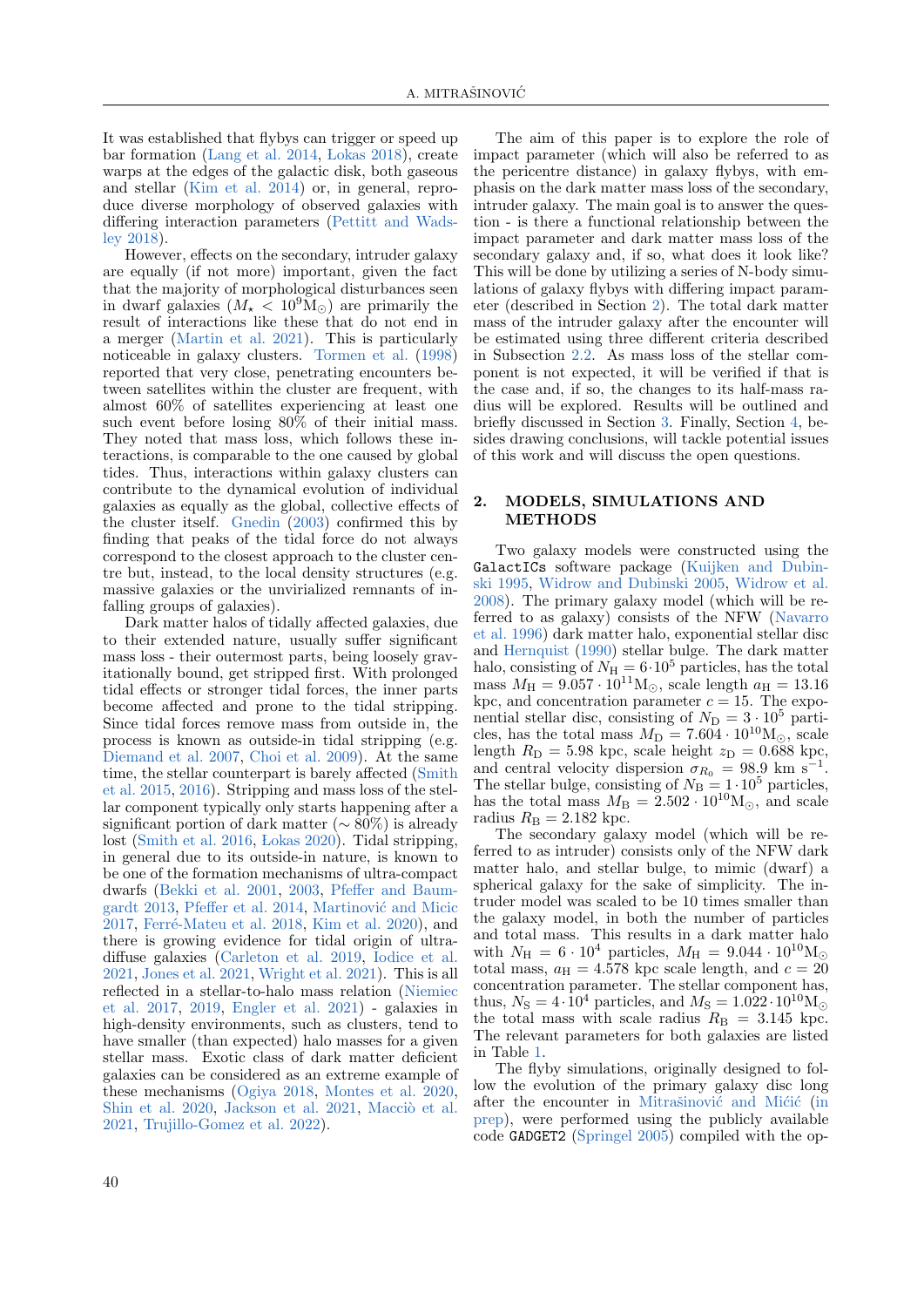|                | Primary galaxy                  | Secondary galaxy                |
|----------------|---------------------------------|---------------------------------|
| $N_{\rm H}$    | $6 \cdot 10^5$                  | $6 \cdot 10^{4}$                |
| $M_{\rm H}$    | $9.057 \cdot 10^{11} M_{\odot}$ | $9.044 \cdot 10^{10} M_{\odot}$ |
| $a_{\rm H}$    | $13.16\ \mathrm{kpc}$           | $4.578~{\rm kpc}$               |
| $\mathfrak c$  | 15                              | 20                              |
| $N_{\rm B}$    | $1 \cdot 10^5$                  | $4\cdot10^4$                    |
| $M_{\rm B}$    | $2.502 \cdot 10^{10} M_{\odot}$ | $1.022 \cdot 10^{10} M_{\odot}$ |
| $R_{\rm B}$    | $2.182~\rm kpc$                 | $3.145~{\rm kpc}$               |
| $N_{\rm D}$    | $3 \cdot 10^5$                  |                                 |
| $M_{\rm{D}}$   | $7.604 \cdot 10^{10} M_{\odot}$ |                                 |
| $R_{\rm D}$    | $5.98 \text{ kpc}$              |                                 |
| $z_{\rm D}$    | $0.688$ kpc                     |                                 |
| $\sigma_{R_0}$ | $98.9 \text{ km s}^{-1}$        |                                 |

<span id="page-2-0"></span>Table 1: List of relevant parameters for two galaxy models where the first block is related to the dark matter halo, the second one to stellar bulge and the third to stellar disc.

tion to calculate and output the particle potential energy. The system was evolved for 5 Gyr with outputs being saved every 0.01 Gyr. The galaxy and intruder were initially set as a contact system, ie. the distance from their centers is roughly equal to the sum of their virial radii  $d_0 = R_{\rm vir,1} + R_{\rm vir,2} \approx 290$  kpc, with the galaxy being static in the centre of simulation box. The intruder was set on a prograde parabolic orbit, co-planar with the galaxy disc, with the initial relative velocity  $v_0 = 500 \text{ km s}^{-1}$ . Different pericentre distances (impact parameters - these terms will be used interchangeably) b were achieved in different simulations by slightly varying initial position and velocity angles. In turn, pericentre velocities are also different, while the pericentre occurs at the same time (0.56 Gyr) and duration of interaction remains the same (1.08 Gyr) in all simulations. The interaction is here defined as the time during which the dark matter halos overlap  $(d \leq R_{\rm vir,1} + R_{\rm vir,2}).$ 

Simulation relevant parameters are listed in Table [2.](#page-2-1) Simulations were named after a rough estimate of impact parameters - evidently, they differ from actual impact parameters (column  $b$ ). Based on the results of [Sinha and Holley-Bockelmann](#page-9-1) [\(2015\)](#page-9-1), these simulations cover deep flybys with impact parameter ranging from  $0.114 \cdot R_{\text{vir},1}$  to slightly over galaxy's half-mass radius ( $\sim$  49 kpc). The mass ratio  $q = 0.1$ was found to be the most common one when the redshift z is disregarded. However, the adopted initial relative velocity is higher than the most common one. [Kim et al.](#page-8-1) [\(2014\)](#page-8-1) used a higher initial relative velocity,  $v_0 = 600 \text{ km/s}$ , based on the report of [Gnedin](#page-8-2) [\(2003\)](#page-8-2) - in the Virgo-type cluster simulation, relative velocities of interacting galaxies show a skewed distribution, peaking at  $\sim$  350 km/s, with median  $\sim$  800 km/s, and mean value  $\sim 1000$  km/s. Thus, the value of  $v_0 = 500$  km/s can still be considered as representative and realistic. Additionally, attractive perk of this value is that it is high enough to significantly

<span id="page-2-1"></span>**Table 2:** List of flyby simulations where  $b$  is the pericentre distance,  $R_{\text{vir,1}}$  virial radius of the main galaxy, and  $v_b$  pericentre velocity.

| Name       | $[\mathrm{kpc}]$ | $R_{\rm vir,1}$ | km s<br>v <sub>b</sub> |
|------------|------------------|-----------------|------------------------|
| <b>B30</b> | 22.50            | 0.114           | 660.14                 |
| <b>B35</b> | 26.53            | 0.135           | 650.86                 |
| <b>B40</b> | 30.69            | 0.156           | 641.80                 |
| <b>B45</b> | 35.07            | 0.178           | 632.86                 |
| <b>B50</b> | 39.62            | 0.201           | 624.25                 |
| <b>B50</b> | 39.62            | 0.201           | 624.25                 |
| <b>B55</b> | 44.27            | 0.224           | 616.16                 |
| <b>B60</b> | 48.99            | 0.248           | 608.09                 |
| <b>B65</b> | 53.72            | 0.272           | 601.28                 |

simplify the dark matter bound mass estimate (defined in [2.2\)](#page-3-0) making it possible to utilize GADGET2's calculation of potential energy.

#### 2.1. Assessment of intruder's center

Tidally stripped dark matter particles make the determination of the intruder's centre fairly challenging. As more dark matter particles get rejected from the intruder and shift further away from it, a simple centre of mass (which comes down to calculating the plain arithmetic mean of each coordinate for equal mass particles) also shifts away from the actual centre of the intruder. To determine the location of the actual centre, a method based on particle's potential energy is employed. Since GADGET2 calculates the total potential energy, including contributions from the main galaxy, the densest  $1 \text{ kpc}^3$  cube with intruder particles (regardless of their type, dark matter or stellar) is first filtered. Then, the filtered particle with the lowest potential energy is chosen to represent the intruder's centre. The intruder's velocity is derived using the filtered particles only.

Fig. [1](#page-3-2) illustrates differences between these two estimates and contributions to possible errors for each component (by calculating differences between these estimates separately for dark matter and baryon particles). Despite getting considerably lower as the impact parameter increases, these differences are still significant for the dark matter halo, reaching almost 10 kpc at a later stage. Consequently, both the estimate of the dark matter halo mass and the shape of its density profile would be wrong if the classical centre of mass is used. As expected, the baryon (stellar) component appears to be unaffected and most likely retains all of its initial mass. Differences between the two centre estimates remain below 0.6 kpc at all times in all simulations. Ideally, the centre of mass for both components should be at roughly the same position pointing to the centre of the intruder galaxy as a whole. The method used here is a way to fix issues caused by the stripped particles of the dark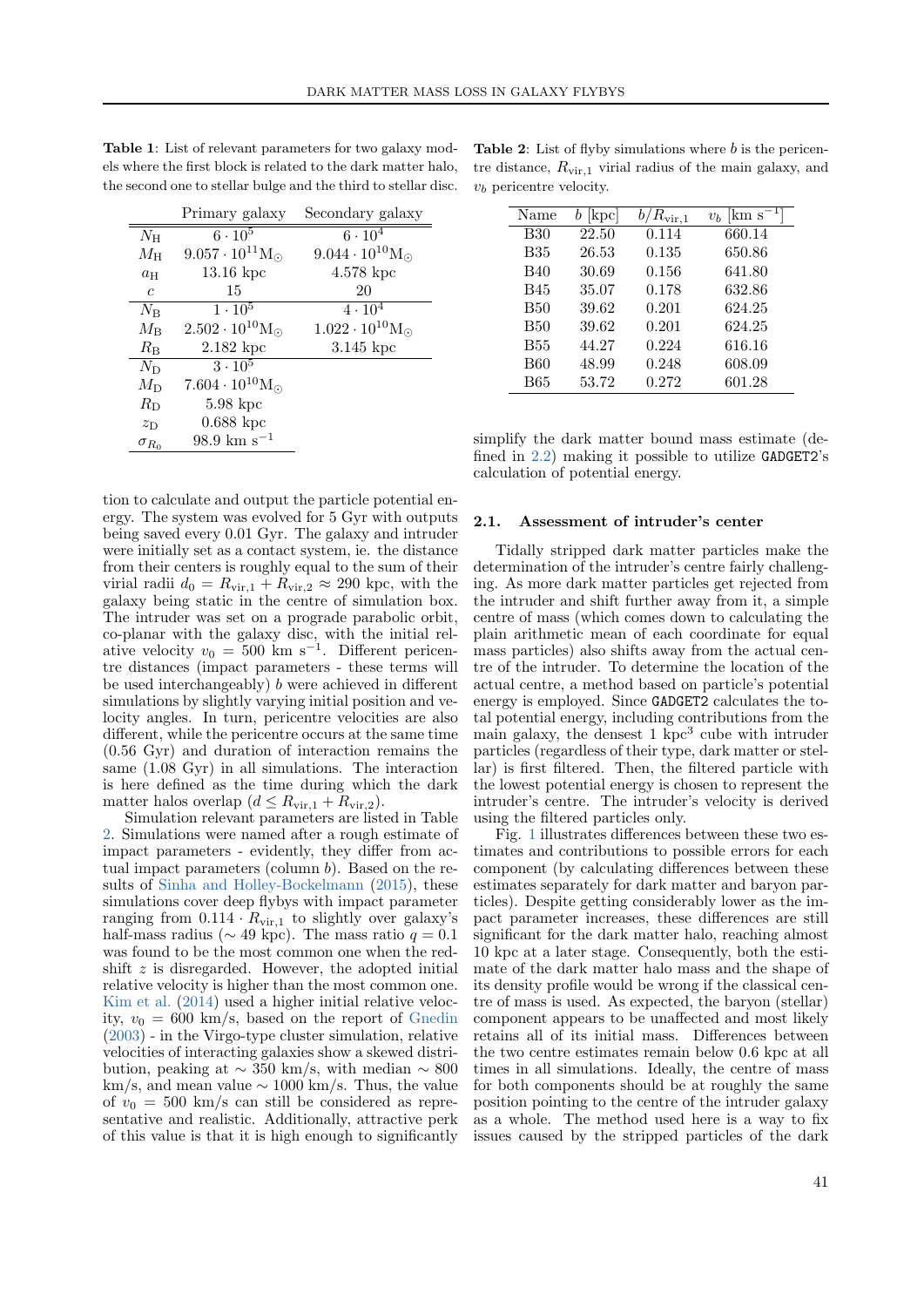matter halo. Alternatively, one can centre the whole intruder galaxy on the stellar centre of mass prior to any dark matter mass estimates as the stellar component does not have significant differences between the two centre estimates.



<span id="page-3-2"></span>Fig. 1: Distance between two measures of intruder's center: the simple center of mass and the lowest potential energy, for dark matter (upper panel) and baryon particles (lower panel).

#### <span id="page-3-0"></span>2.2. Mass estimates and relevant parameters

After localizing the intruder's centre, three different dark matter mass estimates were calculated:

 Bound mass measure roughly estimates the gravitationally bound mass of dark matter halo. Particle velocities are centred on the previously calculated intruder's velocity. Then, particles with negative total energies (potential and kinetic sum) are filtered. Despite GADGET2 calculating the total potential energy, due to a suf-

ficiently high intruder's velocity, particles possibly captured by the primary galaxy would end up with positive total energies. However, a major pitfall of this mass measure is the inclusion of barely gravitationally bound particles forming tidal features.

- Virial mass filters dark matter particles inside intruder's virial radius. Virial radius is determined by fitting the NFW profile to the intruder's (dark matter component) density profile.
- $\bullet$  Core mass measure is based on mass estimate of [Klimentowski et al.](#page-9-28) [\(2009\)](#page-9-28), [Kazantzidis et al.](#page-8-14) [\(2011\)](#page-8-14). First, the circular velocity profile is calculated as  $V_{\text{circ}}(r) = \sqrt{GM(< r)/r}$ , where  $M(< r)$  is the cumulative mass of dark matter halo and r is the sphere radius. Radius  $r_{\text{max}}$ , where this profile reaches maximum  $V_{\text{max}}$ , is chosen as cutoff, and  $M(< r<sub>max</sub>)$  represents the dark matter halo core mass.

By definition, at later stages of simulations, virial and core mass measures should remain fairly constant. The core mass, accounting for the majority of dark matter particles, should be seen as a lower limit for the total dark matter mass whereas the bound mass should represent an upper limit. The bound mass should continue to decline over time as tidal features slowly dissolve and the majority of particles become detached from the intruder. Some particles might get recaptured by the intruder, which would result in a slight increase in virial mass. Due to this, as the main measure of intruder's dark matter mass, the virial mass averaged over the last 3 Gyr will be used.

The baryon (stellar) component of the intruder is not expected to lose a significant amount of mass. Moreover, based on the previous centre of mass estimates for the stellar component, it is likely that all of its particles remain within the virial radius. However, this does not imply that the stellar component does not undergo any changes. Evolution of the halfmass radius  $R_{\text{B},0.5}$  will be followed. Note that, with the total stellar mass remaining constant, changes in the half-mass radius imply changes in the average spherical density of the stellar component: when the half-mass radius increases, density decreases and vice versa.

## <span id="page-3-1"></span>3. RESULTS

The evolution of dark matter halo mass estimates defined in [2.2](#page-3-0) is shown in Fig. [2.](#page-5-0) These estimates are expressed in a relative form as:

$$
f_M = \frac{M(t)}{M(t=0)},\tag{1}
$$

where  $M(t)$  is the appropriate estimate (bound, virial or core) during simulation(s),  $M(t = 0)$  is its value at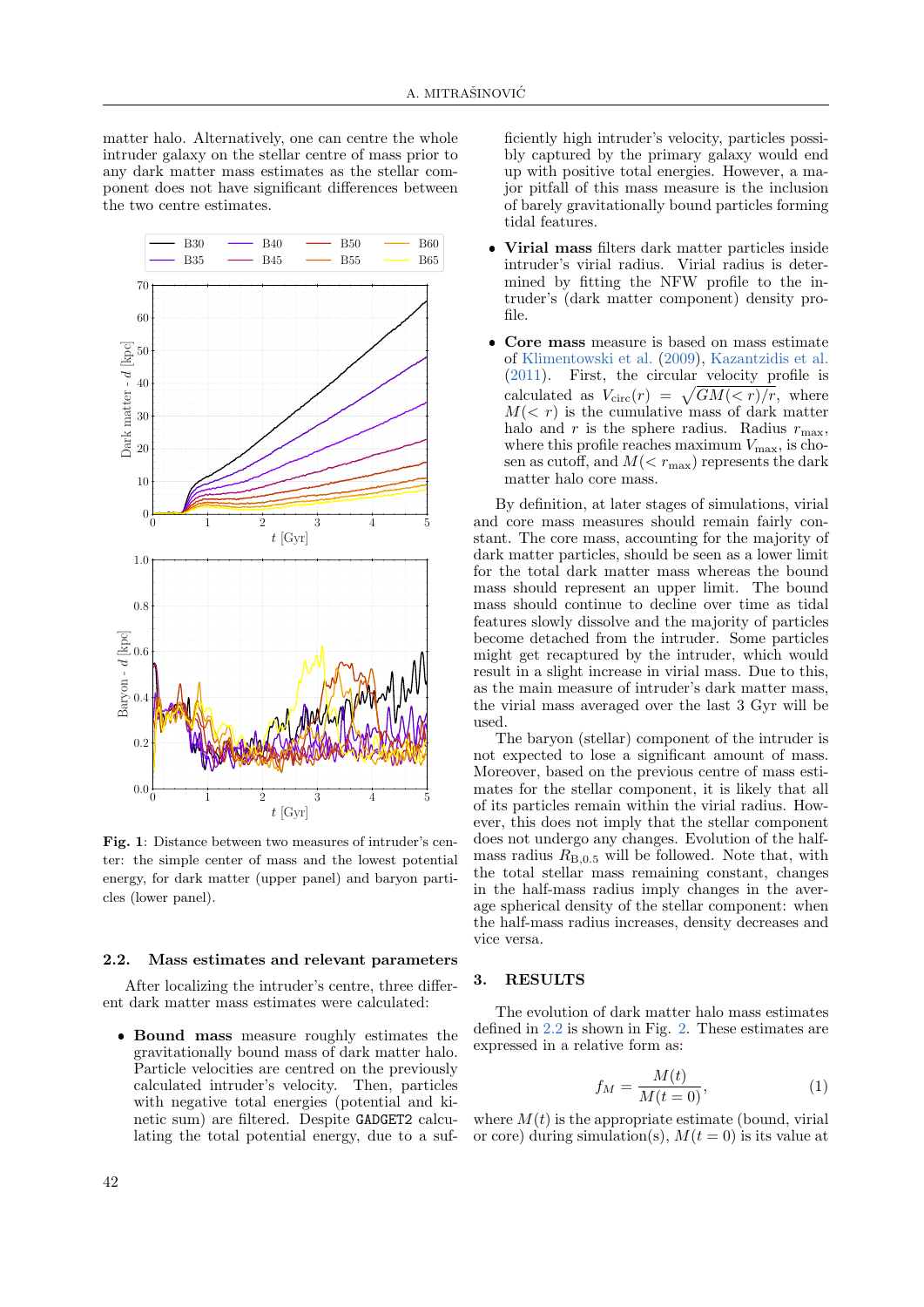the start of simulation(s), and  $f_M$ , thus, represents the leftover fraction of the initial dark matter mass. Supplementary to Fig. [2,](#page-5-0) Fig. [3](#page-5-1) shows the evolution of the dark matter mass change rate expressed as a percentage of its initial mass per Gyr. It has to be noted that the initial values of both the bound and virial estimates, in all simulations, are equivalent to  $M = 9.044 \cdot 10^{10} M_{\odot}$  (the initial dark matter halo total mass), while the dark matter core mass is  $M =$  $3.684 \cdot 10^{10} M_{\odot}$ .

As expected, a significant mass change rate is observed after the pericentre is reached for all mass estimates. During the encounter the intruder stretches, becoming heavily distorted for a brief period, which is best visible in core mass plots. The core distortion is followed by abrupt mass loss, after which the dark matter core stabilizes and remains fairly constant with negligible variations until the end of every simulation. The whole process takes place even before the encounter is over. The final leftover fraction of the dark matter core mass estimate is higher than the leftover fraction of virial mass estimate in most simulations (evident from Fig. [4](#page-6-0) as well). This implies that despite of strong gravitational influence of the main galaxy, the core part of intruder's dark matter halo remains semi-preserved. It is also the key in understanding why the baryon component can retain almost all of its initial mass - gravitational potential of the preserved dark matter halo's core protects the baryon component against significant mass loss.

The virial mass takes longer to stabilize - while the dark matter mass loss starts around the time the pericentre is reached, mass loss rate (Fig. [3\)](#page-5-1) peaks right after the encounter, at  $t \geq 1.08$  Gyr. The peak itself shows dependence on the pericentre distance, ranging from  $\langle 50\%$  of the initial dark matter mass per Gyr, in simulation with the lowest pericentre distance (B30), to  $\simeq 16\%$  of the initial dark matter mass per Gyr, in simulation with the highest pericentre distance (B65). Following the peak, the mass loss rate sharply declines from  $\simeq 10\%$  of the initial dark matter mass per Gyr at  $t = 2$  Gyr to no mass loss at  $t = 3$  Gyr in all simulations, irrespective of the pericentre distance. After  $t = 3$  Gyr, there is an almost constant mass gain of  $\leq 1\%$  of the initial dark matter mass per Gyr in all simulations. Thus, the most significant virial mass loss is observed for 1 Gyr following the end of the encounter. Bearing that in mind, for fitting purposes (i.e. exploring the functional relationship between the leftover virial mass and impact parameter relative to the virial radius of the primary) the virial mass fraction averaged over the last 3 Gyr will be used.

The bound dark matter mass expectedly declines until the end of each simulation. Its mass loss is much slower than the one of the virial mass, even during peak, which happens after the pericentre is reached and before the encounter is over. During the last 1 Gyr, the mass loss rate is almost constant in all simulations, varying between 1−2% of the initial dark matter mass per Gyr. Given that the final fraction of the bound dark matter mass is still higher than the virial mass fraction at the end, and that the mass loss rate is non-zero at  $t = 5$  Gyr, the bound dark matter mass will likely continue to decline past the simulation cutoff at 5 Gyr until it converges with the virial mass.

Note that the bound dark matter mass discussed here should be considered as an upper limit for the truly bound mass. Other than the inclusion of particles forming tidal features outside the virial radius, our method possibly includes dark matter particles that might not be gravitationally bound to the intruder's core. A precise determination of the bound mass would, ideally , require the use of the "snowballing" method [\(Smith et al.](#page-9-7) [2015\)](#page-9-7). However, this method is robust and was not feasible, due to our limited computing resources.

#### 3.1. Leftover dark matter mass - dependence on impact parameter

The leftover dark matter mass fraction, for each type of mass estimate, as a function of impact parameter (pericentre distance) relative to the virial radius of the primary, is shown in Fig. [4,](#page-6-0) with different types of mass estimates denoted by different colours. Filled circles represent simulation data, and lines represent logarithmic growth fit of the form:

$$
y = A \cdot \ln x + B,\tag{2}
$$

where  $y$  corresponds to the leftover dark matter mass fraction, x corresponds to the impact parameter (pericentre distance) relative to the virial radius of the primary, and  $A$  and  $B$  are fitting parameters. As evident, the virial and core leftover dark matter mass's dependence on impact parameter is perfectly described by a logarithmic growth law. The bound dark matter mass fraction, albeit deviating from the fitted line, can still be described by a logarithmic growth law. Fitting parameters are different for all three types of mass: the virial mass has  $A = 0.3123$ and  $B = 1.2811$ , core mass has  $A = 0.2069$  and  $B = 1.1443$ , and bound mass has  $A = 0.2384$  and  $B = 1.2935$ . These fitting parameters are likely not universal and they depend on multiple interaction parameters, e.g. the mass ratio of interacting galaxies, the initial relative velocity of intruder galaxy, and the interaction duration.

Surprisingly, the outside-in nature of the tidal stripping, which is one of the main formation mechanisms of ultra-compact dwarf galaxies (mentioned in the introductory part of this paper), is less evident in flybys with larger impact parameters (i.e. weaker ones). Examining the extreme cases, simulation B30 with the lowest and simulation B65 with the highest impact parameter yields interesting insights. In B30, the leftover dark matter core mass fraction is by ∼ 9% higher than the leftover virial mass fraction while they are almost equal in B65. Generally, the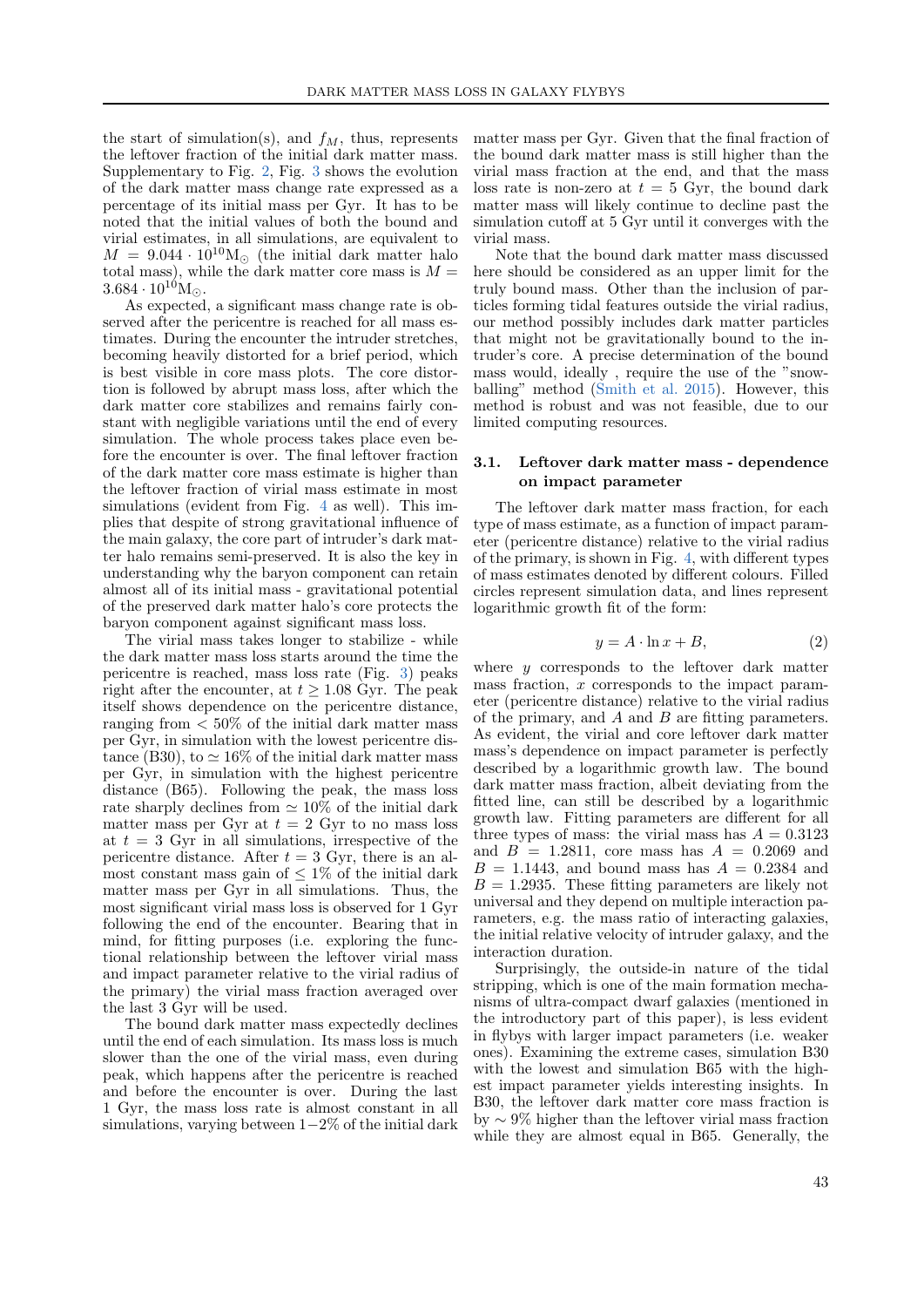

<span id="page-5-0"></span>Fig. 2: Evolution of dark matter halo mass estimates defined in [2.2](#page-3-0) (from left to right): bound (first panel), virial (second panel), core mass (third panel). Different colors are assigned to different simulations. Estimates are expressed in relative form, compared to initial mass, and thus represent fractions of leftover mass.



<span id="page-5-1"></span>Fig. 3: Mass change rate  $\Delta M/\Delta t$  for different mass estimates and simulations with the same annotations as in Fig. [2.](#page-5-0) Mass change rate is expressed as percentage of initial mass per Gyr (contrary to Fig. [2](#page-5-0) which shows fractions).

decreasing difference between these two dark matter mass estimates with increasing impact parameter indicates that the outer parts of the dark matter halo are more affected in closer (i.e. stronger) flybys and thus lose more mass than the inner (core) parts. As the impact parameter increases, the dark matter mass loss becomes almost uniform with radius. This might lead to an assumption that density profiles, and thus shapes and slopes of the NFW profiles, are heavily affected. In reality, this is not entirely the case (Fig. [5\)](#page-6-1) - while differences become visible at larger radii  $(R \geq 18 \text{ kpc})$ , the density profiles are not significantly altered in inner parts where the majority of leftover particles reside. Normalized density profiles (relative to their fitted analytical NFW profile) are shown in the lower panel in Fig. [5.](#page-6-1) High deviations at the centre are understandable as the analytical form has unrealistically high densities in low radii  $(R \rightarrow 0)$ . Well outside the dark matter

half-mass radius  $(R \ge 18 \text{ kpc})^1$  $(R \ge 18 \text{ kpc})^1$  $(R \ge 18 \text{ kpc})^1$ , deviations of density profiles from the analytical NFW increase drastically. The effect is more prominent in closer flybys where higher fractions of dark matter mass are stripped. This confirms that, due to the outside-in nature of the tidal stripping, the outer parts of dark matter halo density profiles are steeper than the analytical NFW (e.g. [Okamoto and Habe](#page-9-29) [1999,](#page-9-29) [Genina et al.](#page-8-15) [2022\)](#page-8-15). Thus, the NFW does not describe the dark matter halo density profiles well overall while the approximation is still consistent in the inner parts.

Dependence of the leftover dark matter mass (of the intruder galaxy in flybys) on impact parameter is, undisputedly, perfectly described with a logarithmic

<span id="page-5-2"></span><sup>1</sup>Half-mass radius, which encloses half of the leftover dark matter mass, varies between  $\sim$  5.5 kpc (B30) and  $\sim$  7.5 kpc (B65). These can be approximated for each simulation using the data listed in Table  $3$  - namely the leftover mass  $M_{DM}$ , virial radius  $R_{\text{vir,2}}$  and concentration parameter c.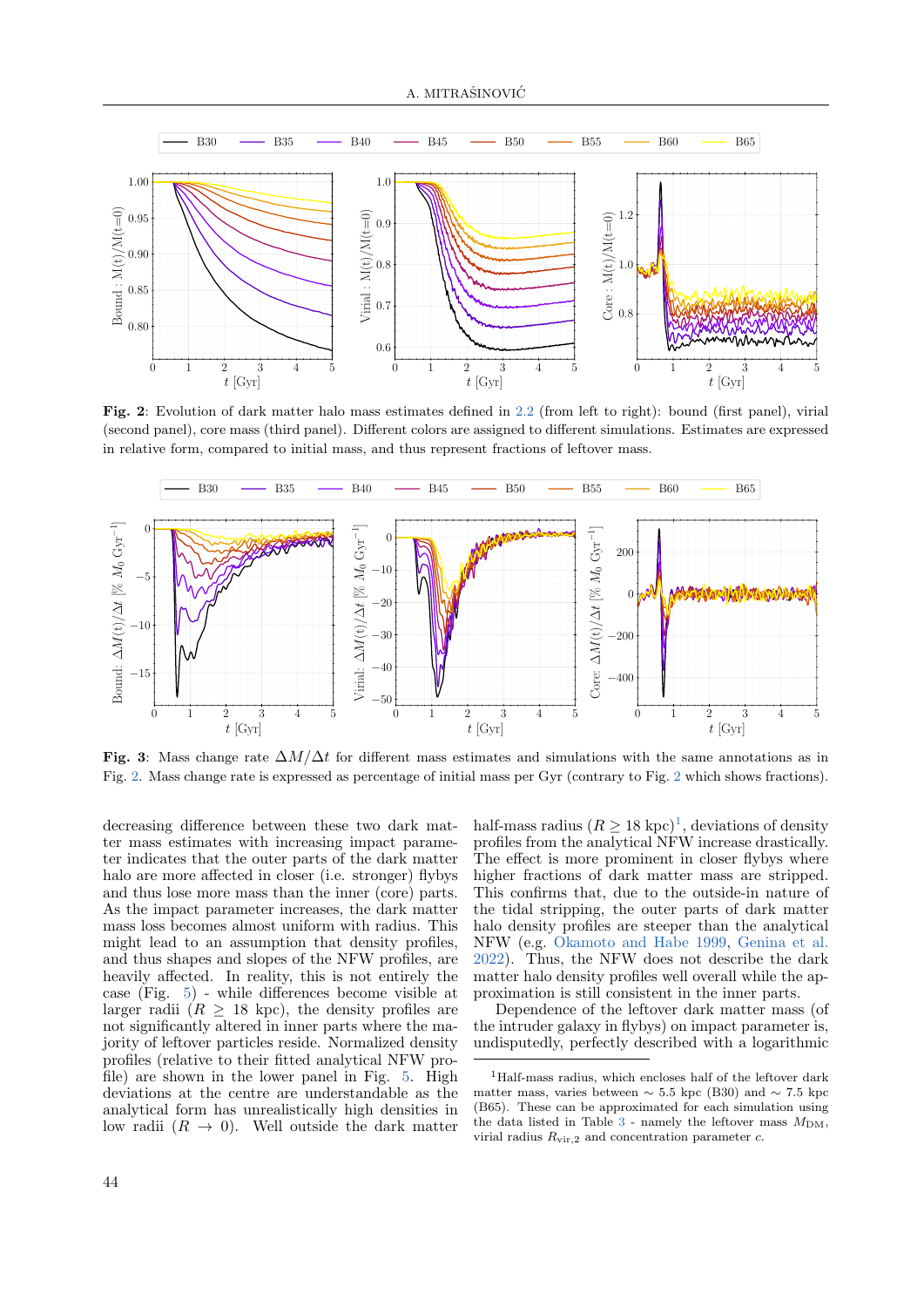growth law. Naturally, the lost mass would then follow the exponential decay law. As such, the decreasing impact parameter is followed by a considerable and ever so faster dark matter mass loss. This will be discussed in detail in Section [4](#page-7-0) keeping in mind the constraints of this work.



<span id="page-6-0"></span>Fig. 4: Leftover mass (fraction of the initial mass) versus the impact parameter (the pericentre distance) relative to the virial radius of the primary: bound (purple), virial (red), and core mass (yellow). Filled circles represent simulation data, while lines show the logarithmic growth fit:  $y = A \cdot \ln x + B$ . Fitting parameters A and B are included in the legend.

## 3.2. Changes to stellar component and darkto-stellar mass ratio

Contrary to the dark matter halo, the stellar component does not suffer any mass loss. The total stellar mass was estimated by applying the method for the bound dark matter mass estimate to stellar particles. Since it remains constant in all simulations, its visualisation is omitted. However, the total stellar mass remaining constant does not imply absence of changes in the stellar component. The final half-mass radius of the stellar component,  $R_{0.5}$ , as a function of impact parameter (relative to the virial radius of the primary), is shown in the lower panel of Fig. [6.](#page-7-1) The exponential decay law  $R_{0.5} = A \cdot \exp(-B \cdot b / R_{\rm vir,1}) + C$ describes its behaviour the best with fitting parameters:  $A = 2.2$ ,  $B = 18.23$ , and  $C = 4.24$ . While it stretches faster as the impact parameter decreases, the value of  $R_{0.5} = 4.5097$  kpc in the strongest flyby



<span id="page-6-1"></span>Fig. 5: Upper panel: Final ( $t = 5$  Gyr) density profiles of the dark matter component. Different colors are assigned to different simulations. Lower panel: Normalized density profiles (relative to the analytical NFW profile), with the same annotations as on the upper panel.

simulation (B30) is not considerably larger than the initial one of  $R_{0.5} = 4.153$  kpc. Typical flybys, hence, can contribute to the formation of ultra-diffuse galaxies but cannot be its sole formation mechanism.

Unsurprisingly, given that the stellar component does not suffer mass loss, the dark-to-stellar mass ratio  $M_{\rm D}/M_{\rm S}$  shown in the upper panel of Fig. [6](#page-7-1) follows a logarithmic growth law (similar to that of the leftover virial mass), with fitting parameters  $A = 2.75$  and  $B = 11.32$ . From the initial value of  $M_{\rm D}/M_{\rm S} = 8.86$ , this ratio drops to  $M_{\rm D}/M_{\rm S} = 5.317$ in the most extreme case (simulation B30). Despite losing almost half of its initial dark matter mass, the intruder galaxy remains dark matter dominated, albeit less so. Variations in this ratio caused by galaxy flybys, however, can contribute to the scatter in the SHMR (stellar-to-halo mass relation) at the lower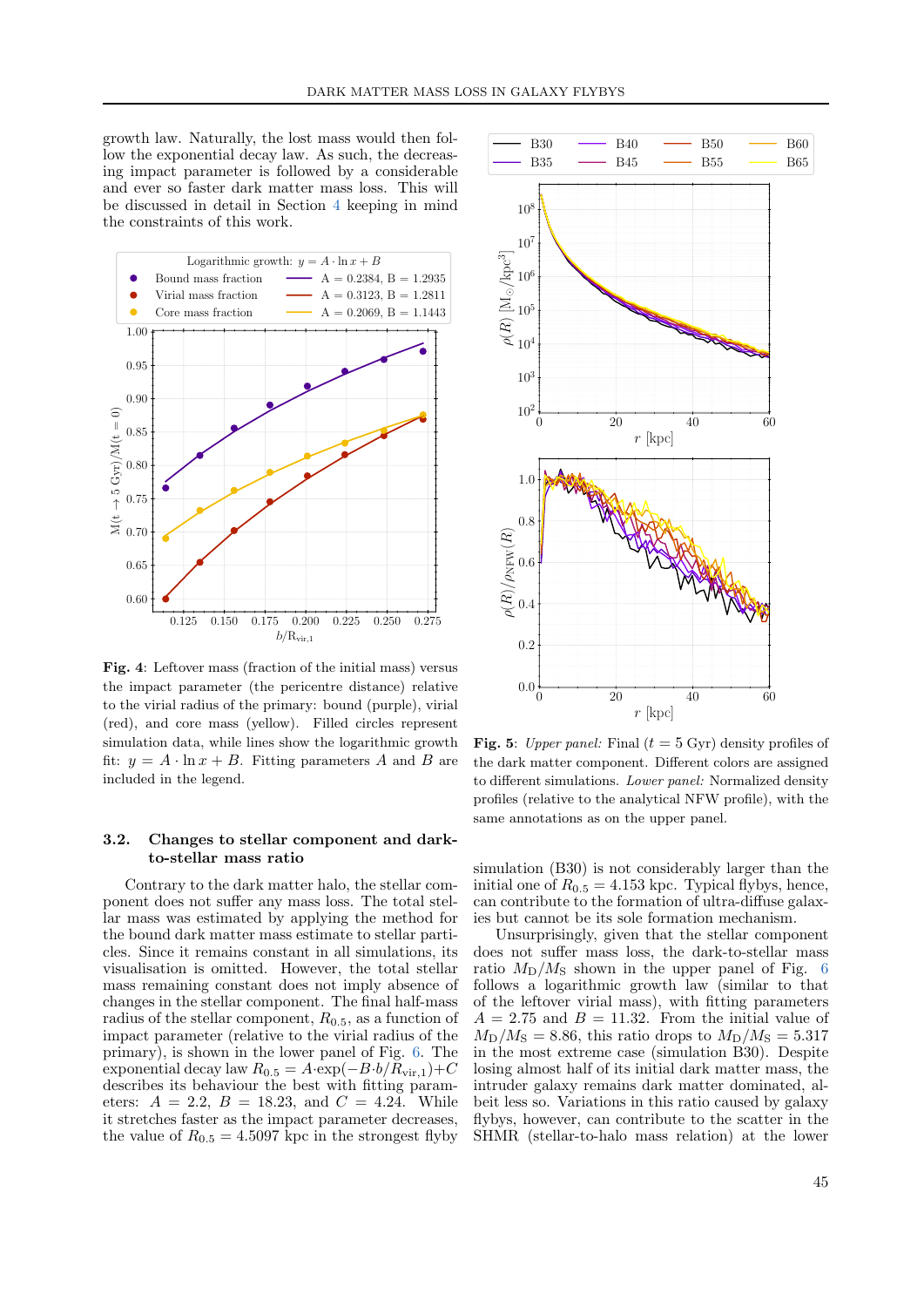mass end,  $M_{\text{halo}} \leq 10^{11} M_{\odot}$ . Scatter in the SHMR in this dwarf regime has received very little attention so far. Its importance is becoming more clear as the extreme cases could successfully explain the formation of dark matter deficient galaxies [\(Trujillo-Gomez](#page-9-21) [et al.](#page-9-21) [2022\)](#page-9-21).



<span id="page-7-1"></span>Fig. 6: In both panels, filled circles represent simulation data, solid line the initial value (at  $t = 0$ ), and dashed line the best fit curve, with fitting functions and parameters included in the legend; all as a function of impact parameter relative to virial radius of the primary. Upper panel: Dark-to-stellar mass ratio, where  $M_D$  is the final (at  $t = 5$  Gyr) virial mass, and  $M<sub>S</sub>$  final mass of the stellar component. Lower panel: The final half-mass radius of the stellar component,  $R_{0.5}$ .

## <span id="page-7-0"></span>4. DISCUSSION AND CONCLUSION

Series of N-body simulations of typical (10:1 mass ratio) deep galaxy flybys were performed for differing impact parameters ranging from 0.114 to 0.272 of the virial radius of the primary galaxy. The focus of the analysis was on the dark matter mass loss of the secondary, intruder, galaxy, using three different methods of estimating the total dark matter mass of the intruder. Dependence on the impact parameter for all of them is a logarithmic growth in case of the leftover dark matter mass, and exponential de-

cay for the lost dark matter mass. This functional dependence seems universal, while fitting parameters may vary with different initial conditions and interaction parameters (such as the mass ratio of interacting galaxies, the initial relative velocity of the intruder galaxy and thus the interaction duration). Most relevant visualised results in this paper are listed in Table [3](#page-8-16) as a summary.

The bound dark matter mass calculated here should be taken as an absolute upper limit of the truly bound dark matter leftover mass, given the rough nature of this estimate. Furthermore, such an estimate has very low applicability. The virial mass, conversely, is a much better indicator of intruder galaxy's total dark matter mass as it is suitable for comparison with results and data of cosmological simulations. However, this value should be taken with a dose of scepticism due to considerable deviations of dark matter density profiles from the analytical NFW on higher radii. Still, it is not the only noteworthy dark matter mass estimate. The core dark matter mass, estimating the total mass of the inner dark matter halo, is an appropriate one for comparison with observationally derived dark matter fractions. which can typically only probe regions where baryons are present. Particularly, it is of interest that this estimate stabilizes faster than the virial one, reaching its final values even before the encounter is over. This makes it convenient to estimate, to an extent, the total virial mass and its loss which happens 1- 2 Gyrs later, based on observationally derived dark matter masses. Disparities may, of course, arise due to the outside-in nature of tidal stripping, especially in closer flybys.

Typical flybys investigated here could not be the sole culprit behind the formation of ultra-diffuse or dark matter deficient galaxies, but their effects and contributions should not be disregarded. Considering their frequency at the present epoch [\(Sinha and](#page-9-0) [Holley-Bockelmann](#page-9-0) [2012,](#page-9-0) [An et al.](#page-8-0) [2019\)](#page-8-0), combined with other possible close encounters and collective effects of galaxy clusters where such events are likely to take place, these scenarios become highly plausible.

Given the nature of exponential decay with impact parameter of both the lost dark matter mass and half-mass radius of the stellar component, it is fairly safe to assume that closer (or stronger in a different way, e.g. slower) flybys than the ones investigated here, could alone lead to the formation of ultra-diffuse and dark matter deficient galaxies with just the right impact parameters. The formation of ultra-diffuse galaxies might not require a narrow range of impact parameters. Stellar component stretches at a faster rate than the dark matter mass loss. While stretching and getting extended, it might become prone to the mass loss itself, although that usually only starts happening after a significant portion of dark matter ( $\sim 80\%$ ) is already stripped [\(Smith et al.](#page-9-8) [2016,](#page-9-8)  [Lokas](#page-9-9) [2020\)](#page-9-9). Since this was not observed even in the simulation with the closest flyby presented here, an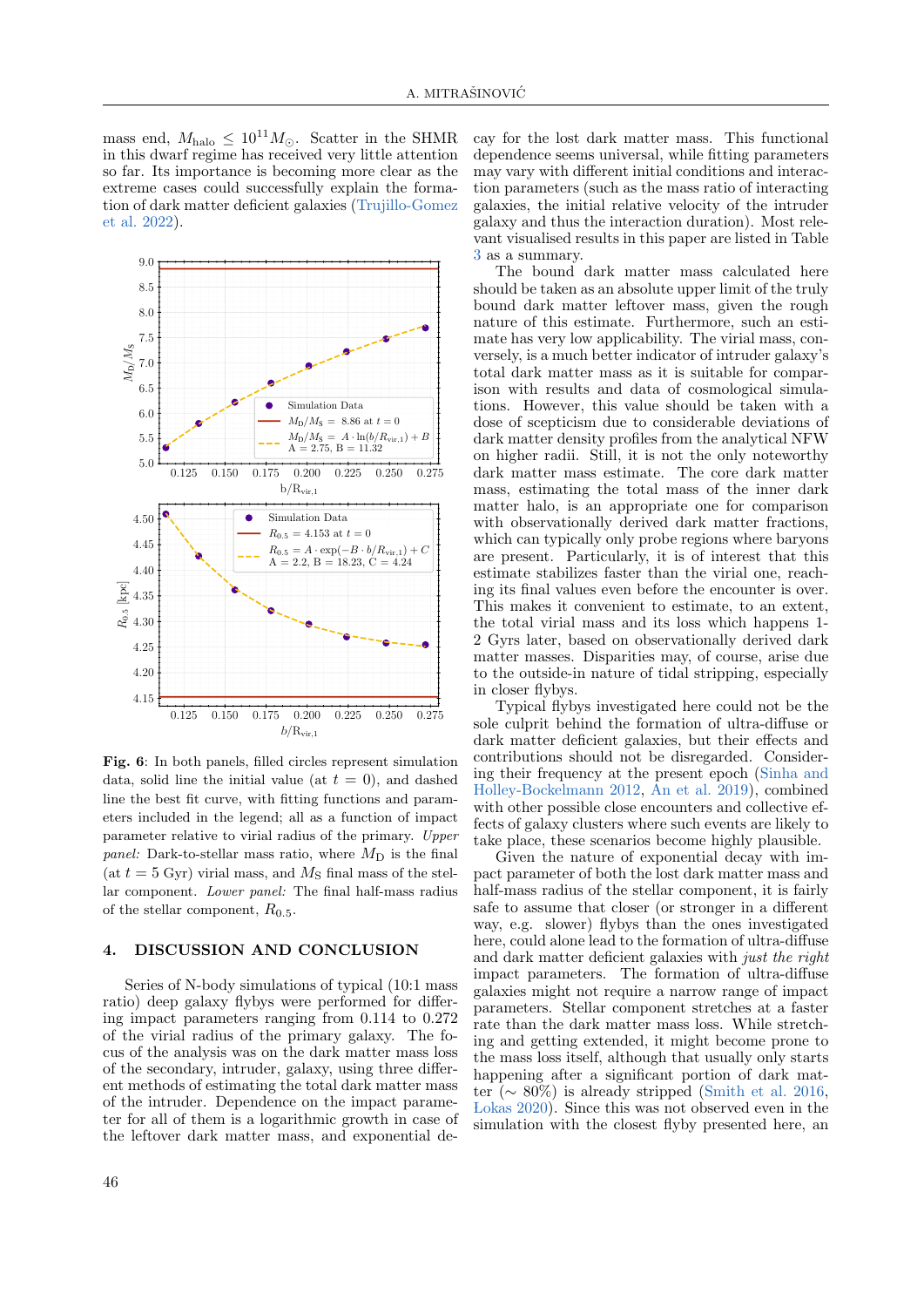<span id="page-8-16"></span>Table 3: List of the most relevant results where b is the pericentre distance,  $R_{\text{vir,1}}$  virial radius of the main galaxy,  $M_{\text{DM}}$  virial leftover mass expressed as percentage of the initial virial mass,  $M_{\text{DM}}/M_{\text{B}}$  dark-to-baryon mass ratio,  $R_{\rm vir,2}$  virial radius of the intruder galaxy averaged over last 3 Gyr,  $\Delta R_{\rm vir,2}$  variation of intruder's virial radius over last 3 Gyr,  $R_{\text{B},0.5}$  half-mass radius of the baryon (stellar) component at the end of simulation, and c dark matter halo concentration parameter at  $t = 5$  Gyr.

| Name       | $[\mathrm{kpc}]$<br>b. | $b/R_{\rm vir,1}$ | $[\%]$<br>$M_{\rm DM}$ | $M_{\rm DM}/M_{\rm B}$ | $R_{\rm vir,2}$ [kpc] | $ {\rm kpc} $<br>$\Delta R_{\rm vir,2}$ | $R_{B,0.5}$ [kpc] | $\mathbf c$ |
|------------|------------------------|-------------------|------------------------|------------------------|-----------------------|-----------------------------------------|-------------------|-------------|
| <b>B30</b> | 22.5                   | 0.114             | 59.96                  | 5.317                  | 87.95                 | 0.92                                    | 4.5097            | 28.94       |
| <b>B35</b> | 26.53                  | 0.135             | 65.46                  | 5.798                  | 89.74                 | 1.03                                    | 4.4277            | 29.35       |
| <b>B40</b> | 30.69                  | 0.156             | 70.23                  | 6.218                  | 92.48                 | 1.09                                    | 4.3616            | 26.62       |
| <b>B45</b> | 35.07                  | 0.178             | 74.55                  | 6.597                  | 93.69                 | 1.17                                    | 4.3211            | 26.47       |
| <b>B50</b> | 39.62                  | 0.201             | 78.43                  | 6.939                  | 94.75                 | 1.04                                    | 4.2948            | 26.56       |
| <b>B55</b> | 44.27                  | 0.224             | 81.61                  | 7.221                  | 95.83                 | 1.14                                    | 4.2700            | 26.10       |
| <b>B60</b> | 48.99                  | 0.248             | 84.45                  | 7.472                  | 96.90                 | 1.10                                    | 4.2581            | 25.63       |
| <b>B65</b> | 53.72                  | 0.272             | 86.92                  | 7.690                  | 97.77                 | $1.09\,$                                | 4.2547            | 24.94       |

estimate of the required impact parameter for such a case would be pure speculation at this point.

The possible formation of dark matter deficient galaxies through galaxy flybys is much more sensitive. It would require flybys with extremely low impact parameters, or much slower deep flybys, in addition to the faster rate of dark matter stripping compared to stellar one. Moreover, it might require specific shapes of density profiles for both the dark matter, and baryon component. While such flybys are extremely rare, they are still detected in cosmological simulations [\(Sinha and Holley-Bockelmann](#page-9-1) [2015\)](#page-9-1), which is in line with the exotic nature of these objects.

This is, of course, entirely speculative. The approach and methods, presented in this work, are unfit to deal with flybys with lower impact parameters. Simulations being pure N-body are rather simplified and have no way of dealing with various and complex physical processes which would occur in such interactions. Rare, atypical and stronger (in any way, with lower impact parameters, lower initial velocities or higher differences in initial masses of interacting galaxies) flybys are, however, worth further exploring. The best approach would be trying to reconcile complex hydrodynamical simulations of isolated flybys with cosmological simulations, and hopefully, observational data.

Acknowledgements – I am grateful to my mentor, Miroslav Mićić, for his immense support and patience. I would also like to thank the reviewer for the insightful comments that helped improve the quality of this work. This work was supported by the Ministry of Education, Science and Technological Development of the Republic of Serbia (MESTDRS) through the contract no. 451-03-68/2022-14/200002 made with Astronomical Observatory of Belgrade, and the contract no. 451-03-68/2022-14/200104 made with Faculty of Mathematics, University of Belgrade. The python packages MATPLOTLIB [\(Hunter](#page-8-17) [2007\)](#page-8-17), NUMPY [\(Harris et al.](#page-8-18) [2020\)](#page-8-18), SCIPY [\(Virtanen](#page-9-30) [et al.](#page-9-30) [2020\)](#page-9-30), PANDAS [\(Wes McKinney](#page-9-31) [2010\)](#page-9-31), and PYNBODY [\(Pontzen et al.](#page-9-32) [2013\)](#page-9-32) were all used in parts of this analysis.

#### REFERENCES

- <span id="page-8-0"></span>An, S.-H., Kim, J., Moon, J.-S. and Yoon, S.-J. 2019, [ApJ,](https://ui.adsabs.harvard.edu/abs/2019ApJ...887...59A) [887, 59](https://ui.adsabs.harvard.edu/abs/2019ApJ...887...59A)
- <span id="page-8-5"></span>Bekki, K., Couch, W. J., Drinkwater, M. J. and Gregg, M. D. 2001, [ApJL,](https://ui.adsabs.harvard.edu/abs/2001ApJ...557L..39B) [557, L39](https://ui.adsabs.harvard.edu/abs/2001ApJ...557L..39B)
- <span id="page-8-6"></span>Bekki, K., Couch, W. J., Drinkwater, M. J. and Shioya, Y. 2003, [MNRAS,](https://ui.adsabs.harvard.edu/abs/2003MNRAS.344..399B) [344, 399](https://ui.adsabs.harvard.edu/abs/2003MNRAS.344..399B)
- <span id="page-8-8"></span>Carleton, T., Errani, R., Cooper, M., et al. 2019, [MN-](https://ui.adsabs.harvard.edu/abs/2019MNRAS.485..382C)[RAS,](https://ui.adsabs.harvard.edu/abs/2019MNRAS.485..382C) [485, 382](https://ui.adsabs.harvard.edu/abs/2019MNRAS.485..382C)
- <span id="page-8-4"></span>Choi, J.-H., Weinberg, M. D. and Katz, N. 2009, [MNRAS,](https://ui.adsabs.harvard.edu/abs/2009MNRAS.400.1247C) [400, 1247](https://ui.adsabs.harvard.edu/abs/2009MNRAS.400.1247C)
- <span id="page-8-3"></span>Diemand, J., Kuhlen, M. and Madau, P. 2007, [ApJ,](https://ui.adsabs.harvard.edu/abs/2007ApJ...667..859D) [667,](https://ui.adsabs.harvard.edu/abs/2007ApJ...667..859D) [859](https://ui.adsabs.harvard.edu/abs/2007ApJ...667..859D)
- <span id="page-8-11"></span>Engler, C., Pillepich, A., Joshi, G. D., et al. 2021, [MN-](https://ui.adsabs.harvard.edu/abs/2021MNRAS.500.3957E)[RAS,](https://ui.adsabs.harvard.edu/abs/2021MNRAS.500.3957E) [500, 3957](https://ui.adsabs.harvard.edu/abs/2021MNRAS.500.3957E)
- <span id="page-8-7"></span>Ferré-Mateu, A., Forbes, D. A., Romanowsky, A. J., Janz, J. and Dixon, C. 2018, [MNRAS,](https://ui.adsabs.harvard.edu/abs/2018MNRAS.473.1819F) [473, 1819](https://ui.adsabs.harvard.edu/abs/2018MNRAS.473.1819F)
- <span id="page-8-15"></span>Genina, A., Read, J. I., Fattahi, A. and Frenk, C. S. 2022, [MNRAS,](https://ui.adsabs.harvard.edu/abs/2022MNRAS.510.2186G) [510, 2186](https://ui.adsabs.harvard.edu/abs/2022MNRAS.510.2186G)
- <span id="page-8-2"></span>Gnedin, O. Y. 2003, [ApJ,](https://ui.adsabs.harvard.edu/abs/2003ApJ...582..141G) [582, 141](https://ui.adsabs.harvard.edu/abs/2003ApJ...582..141G)
- <span id="page-8-18"></span>Harris, C. R., Millman, K. J., van der Walt, S. J., et al. 2020, [Natur,](https://ui.adsabs.harvard.edu/abs/2020Natur.585..357H) [585, 357](https://ui.adsabs.harvard.edu/abs/2020Natur.585..357H)
- <span id="page-8-13"></span>Hernquist, L. 1990, [ApJ,](https://ui.adsabs.harvard.edu/abs/1990ApJ...356..359H) [356, 359](https://ui.adsabs.harvard.edu/abs/1990ApJ...356..359H)
- <span id="page-8-17"></span>Hunter, J. D. 2007, Computing in Science & Engineering, 9, 90
- <span id="page-8-9"></span>Iodice, E., La Marca, A., Hilker, M., et al. 2021, [A&A,](https://ui.adsabs.harvard.edu/abs/2021A&A...652L..11I) [652, L11](https://ui.adsabs.harvard.edu/abs/2021A&A...652L..11I)
- <span id="page-8-12"></span>Jackson, R. A., Kaviraj, S., Martin, G., et al. 2021, [MN-](https://ui.adsabs.harvard.edu/abs/2021MNRAS.502.1785J)[RAS,](https://ui.adsabs.harvard.edu/abs/2021MNRAS.502.1785J) [502, 1785](https://ui.adsabs.harvard.edu/abs/2021MNRAS.502.1785J)
- <span id="page-8-10"></span>Jones, M. G., Bennet, P., Mutlu-Pakdil, B., et al. 2021, [ApJ,](https://ui.adsabs.harvard.edu/abs/2021ApJ...919...72J) [919, 72](https://ui.adsabs.harvard.edu/abs/2021ApJ...919...72J)
- <span id="page-8-14"></span>Kazantzidis, S., Lokas, E. L., Callegari, S., Mayer, L. and Moustakas, L. A. 2011, [ApJ,](https://ui.adsabs.harvard.edu/abs/2011ApJ...726...98K) [726, 98](https://ui.adsabs.harvard.edu/abs/2011ApJ...726...98K)
- <span id="page-8-1"></span>Kim, J. H., Peirani, S., Kim, S., et al. 2014, [ApJ,](https://ui.adsabs.harvard.edu/abs/2014ApJ...789...90K) [789, 90](https://ui.adsabs.harvard.edu/abs/2014ApJ...789...90K)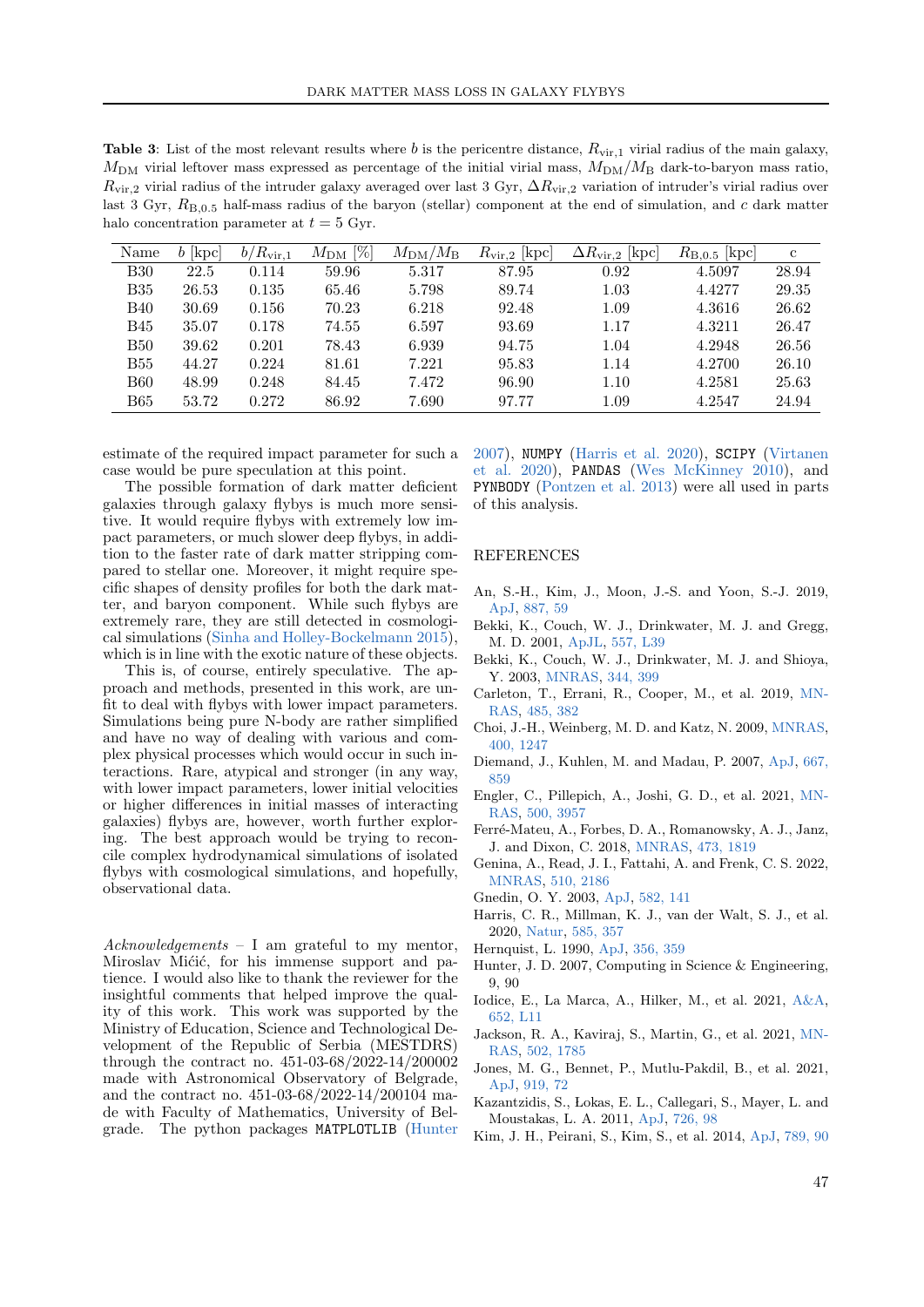- <span id="page-9-13"></span>Kim, S., Jeong, H., Rey, S.-C., et al. 2020, [ApJ,](https://ui.adsabs.harvard.edu/abs/2020ApJ...903...65K) [903, 65](https://ui.adsabs.harvard.edu/abs/2020ApJ...903...65K)
- <span id="page-9-28"></span>Klimentowski, J., Lokas, E. L., Kazantzidis, S., Mayer, L.
- <span id="page-9-22"></span>and Mamon, G. A. 2009, [MNRAS,](https://ui.adsabs.harvard.edu/abs/2009MNRAS.397.2015K) [397, 2015](https://ui.adsabs.harvard.edu/abs/2009MNRAS.397.2015K) Kuijken, K. and Dubinski, J. 1995, [MNRAS,](https://ui.adsabs.harvard.edu/abs/1995MNRAS.277.1341K) [277, 1341](https://ui.adsabs.harvard.edu/abs/1995MNRAS.277.1341K)
- <span id="page-9-2"></span>Lang, M., Holley-Bockelmann, K. and Sinha, M. 2014,
- <span id="page-9-3"></span>[ApJL,](https://ui.adsabs.harvard.edu/abs/2014ApJ...790L..33L) [790, L33](https://ui.adsabs.harvard.edu/abs/2014ApJ...790L..33L) Lokas, E. L. 2018, [ApJ,](https://ui.adsabs.harvard.edu/abs/2018ApJ...857....6L) [857, 6](https://ui.adsabs.harvard.edu/abs/2018ApJ...857....6L)
- <span id="page-9-9"></span>Lokas, E. L. 2020, [A&A,](https://ui.adsabs.harvard.edu/abs/2020A&A...638A.133L) [638, A133](https://ui.adsabs.harvard.edu/abs/2020A&A...638A.133L)
- 
- <span id="page-9-20"></span>Macciò, A. V., Prats, D. H., Dixon, K. L., et al. 2021, [MNRAS,](https://ui.adsabs.harvard.edu/abs/2021MNRAS.501..693M) [501, 693](https://ui.adsabs.harvard.edu/abs/2021MNRAS.501..693M)
- <span id="page-9-5"></span>Martin, G., Jackson, R. A., Kaviraj, S., et al. 2021, [MN-](https://ui.adsabs.harvard.edu/abs/2021MNRAS.500.4937M)[RAS,](https://ui.adsabs.harvard.edu/abs/2021MNRAS.500.4937M) [500, 4937](https://ui.adsabs.harvard.edu/abs/2021MNRAS.500.4937M)
- <span id="page-9-12"></span>Martinović, N. and Micic, M. 2017, [MNRAS,](https://ui.adsabs.harvard.edu/abs/2017MNRAS.470.4015M) [470, 4015](https://ui.adsabs.harvard.edu/abs/2017MNRAS.470.4015M)
- <span id="page-9-26"></span>Mitrašinović, A. and Mićić, M. in prep
- <span id="page-9-18"></span>Montes, M., Infante-Sainz, R., Madrigal-Aguado, A., et al. 2020, [ApJ,](https://ui.adsabs.harvard.edu/abs/2020ApJ...904..114M) [904, 114](https://ui.adsabs.harvard.edu/abs/2020ApJ...904..114M)
- <span id="page-9-25"></span>Navarro, J. F., Frenk, C. S. and White, S. D. M. 1996, [ApJ,](https://ui.adsabs.harvard.edu/abs/1996ApJ...462..563N) [462, 563](https://ui.adsabs.harvard.edu/abs/1996ApJ...462..563N)
- <span id="page-9-15"></span>Niemiec, A., Jullo, E., Limousin, M., et al. 2017, [MNRAS,](https://ui.adsabs.harvard.edu/abs/2017MNRAS.471.1153N) [471, 1153](https://ui.adsabs.harvard.edu/abs/2017MNRAS.471.1153N)
- <span id="page-9-16"></span>Niemiec, A., Jullo, E., Giocoli, C., Limousin, M. and Jauzac, M. 2019, [MNRAS,](https://ui.adsabs.harvard.edu/abs/2019MNRAS.487..653N) [487, 653](https://ui.adsabs.harvard.edu/abs/2019MNRAS.487..653N)
- <span id="page-9-17"></span>Ogiya, G. 2018, [MNRAS,](https://ui.adsabs.harvard.edu/abs/2018MNRAS.480L.106O) [480, L106](https://ui.adsabs.harvard.edu/abs/2018MNRAS.480L.106O)
- <span id="page-9-29"></span>Okamoto, T. and Habe, A. 1999, [ApJ,](https://ui.adsabs.harvard.edu/abs/1999ApJ...516..591O) [516, 591](https://ui.adsabs.harvard.edu/abs/1999ApJ...516..591O)
- <span id="page-9-4"></span>Pettitt, A. R. and Wadsley, J. W. 2018, [MNRAS,](https://ui.adsabs.harvard.edu/abs/2018MNRAS.474.5645P) [474,](https://ui.adsabs.harvard.edu/abs/2018MNRAS.474.5645P) [5645](https://ui.adsabs.harvard.edu/abs/2018MNRAS.474.5645P)
- <span id="page-9-10"></span>Pfeffer, J. and Baumgardt, H. 2013, [MNRAS,](https://ui.adsabs.harvard.edu/abs/2013MNRAS.433.1997P) [433, 1997](https://ui.adsabs.harvard.edu/abs/2013MNRAS.433.1997P)
- <span id="page-9-11"></span>Pfeffer, J., Griffen, B. F., Baumgardt, H. and Hilker, M. 2014, [MNRAS,](https://ui.adsabs.harvard.edu/abs/2014MNRAS.444.3670P) [444, 3670](https://ui.adsabs.harvard.edu/abs/2014MNRAS.444.3670P)
- <span id="page-9-32"></span>Pontzen, A., Roškar, R., Stinson, G. S., et al. 2013, pynbody: Astrophysics Simulation Analysis for Python, astrophysics Source Code Library, ascl:1305.002
- <span id="page-9-19"></span>Shin, E.-j., Jung, M., Kwon, G., et al. 2020, [ApJ,](https://ui.adsabs.harvard.edu/abs/2020ApJ...899...25S) [899, 25](https://ui.adsabs.harvard.edu/abs/2020ApJ...899...25S)
- <span id="page-9-1"></span><span id="page-9-0"></span>Sinha, M. and Holley-Bockelmann, K. 2012, [ApJ,](https://ui.adsabs.harvard.edu/abs/2012ApJ...751...17S) [751, 17](https://ui.adsabs.harvard.edu/abs/2012ApJ...751...17S)
- Sinha, M. and Holley-Bockelmann, K. 2015, [arXiv:1505.07910](https://arxiv.org/abs/1505.07910)
- <span id="page-9-7"></span>Smith, R., Sánchez-Janssen, R., Beasley, M. A., et al. 2015, [MNRAS,](https://ui.adsabs.harvard.edu/abs/2015MNRAS.454.2502S) [454, 2502](https://ui.adsabs.harvard.edu/abs/2015MNRAS.454.2502S)
- <span id="page-9-8"></span>Smith, R., Choi, H., Lee, J., et al. 2016, [ApJ,](https://ui.adsabs.harvard.edu/abs/2016ApJ...833..109S) [833, 109](https://ui.adsabs.harvard.edu/abs/2016ApJ...833..109S)
- <span id="page-9-27"></span><span id="page-9-6"></span>Springel, V. 2005, [MNRAS,](https://ui.adsabs.harvard.edu/abs/2005MNRAS.364.1105S) [364, 1105](https://ui.adsabs.harvard.edu/abs/2005MNRAS.364.1105S)
- Tormen, G., Diaferio, A. and Syer, D. 1998, [MNRAS,](https://ui.adsabs.harvard.edu/abs/1998MNRAS.299..728T) [299, 728](https://ui.adsabs.harvard.edu/abs/1998MNRAS.299..728T)
- <span id="page-9-21"></span>Trujillo-Gomez, S., Kruijssen, J. M. D. and Reina-Campos, M. 2022, [MNRAS,](https://ui.adsabs.harvard.edu/abs/2022MNRAS.510.3356T) [510, 3356](https://ui.adsabs.harvard.edu/abs/2022MNRAS.510.3356T)
- <span id="page-9-30"></span>Virtanen, P., Gommers, R., Oliphant, T. E., et al. 2020, [Nature Methods,](https://rdcu.be/b08Wh) [17, 261](https://rdcu.be/b08Wh)
- <span id="page-9-31"></span>Wes McKinney. 2010, in Proceedings of the 9th Python in Science Conference, ed. Stéfan van der Walt and Jarrod Millman, 56 – 61
- <span id="page-9-23"></span>Widrow, L. M. and Dubinski, J. 2005, [ApJ,](https://ui.adsabs.harvard.edu/abs/2005ApJ...631..838W) [631, 838](https://ui.adsabs.harvard.edu/abs/2005ApJ...631..838W)
- <span id="page-9-24"></span>Widrow, L. M., Pym, B. and Dubinski, J. 2008, [ApJ,](https://ui.adsabs.harvard.edu/abs/2008ApJ...679.1239W) [679,](https://ui.adsabs.harvard.edu/abs/2008ApJ...679.1239W) [1239](https://ui.adsabs.harvard.edu/abs/2008ApJ...679.1239W)
- <span id="page-9-14"></span>Wright, A. C., Tremmel, M., Brooks, A. M., et al. 2021, [MNRAS,](https://ui.adsabs.harvard.edu/abs/2021MNRAS.502.5370W) [502, 5370](https://ui.adsabs.harvard.edu/abs/2021MNRAS.502.5370W)